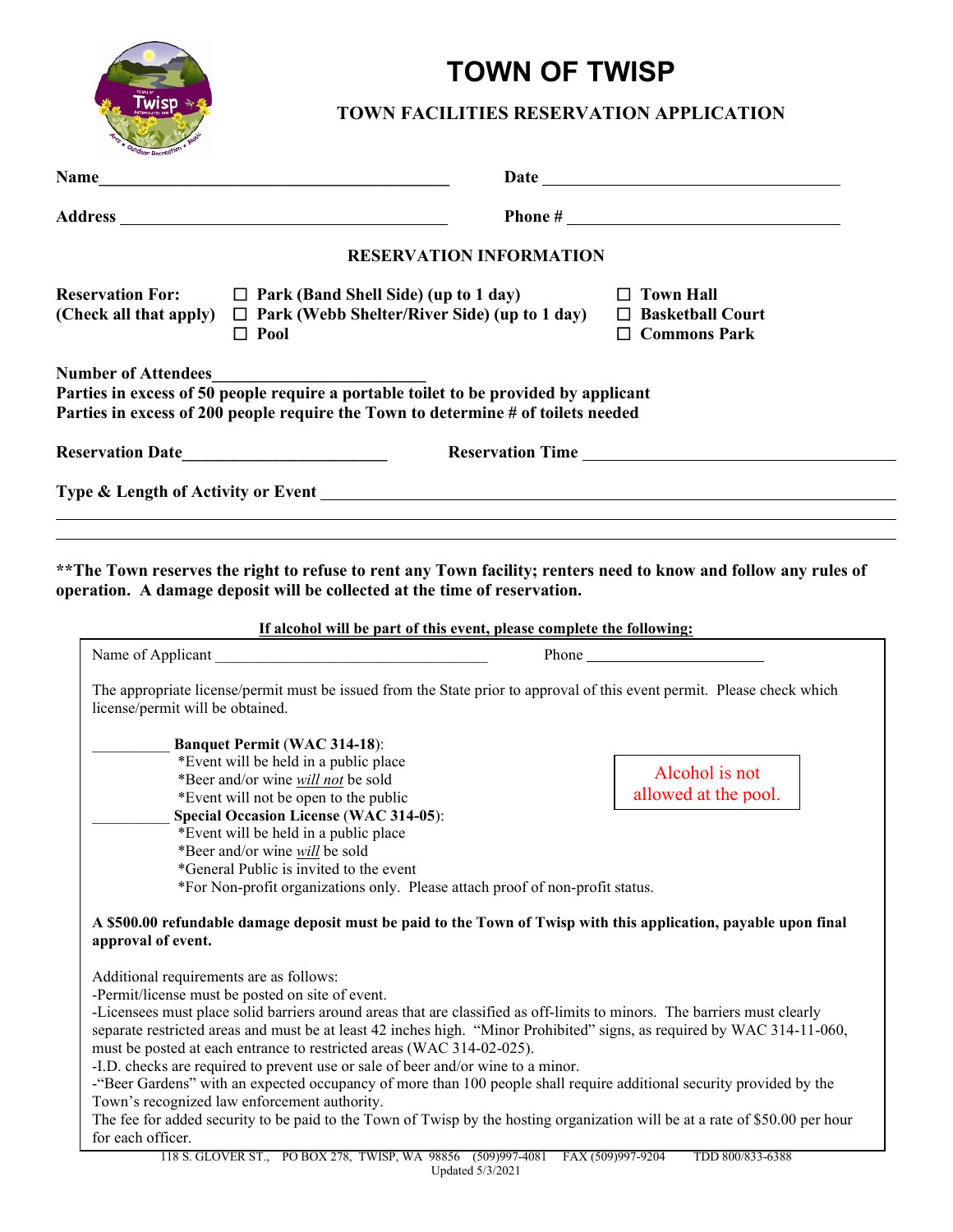## **RESERVATION FEES\***

| Park             | \$25.00 Basketball Court (used only for sports)                                     |  |
|------------------|-------------------------------------------------------------------------------------|--|
| Park             | \$25.00 Band Shell Side                                                             |  |
| Park             | \$25.00 Webb Shelter/River Side                                                     |  |
| Pool             | As shown in the Fee Schedule (Plus current hourly rate for Town Lifeguards- # to be |  |
|                  | determined)                                                                         |  |
| <b>Town Hall</b> | \$50.00 Council Chambers (a day or any portion thereof)                             |  |

**\****All reservation fees are non-refundable.*

**\****Non-Profit organizations that can provide documentation of non-profit status will be afforded an exemption of the reservation fees, with exception of the Wagner Memorial Pool. \*A \$50.00 Refundable damage deposit is required of all reservations. \*Parties in excess of 200 people will be required to pay an additional \$100.00 deposit. \*It is unlawful to attach any notice, bill, poster, sign, wire, rod or cord to any tree or scrub within any park. All permitted signs as described above, shall be removed immediately following the completion of your event.*

**I/We certify the above is accurate and true to the best of my/our knowledge.**

| Individual or Authorized Representative of Organization | Date                        |
|---------------------------------------------------------|-----------------------------|
| <b>Rental Fee</b><br>Tax $(8.7\%)$                      | For office use only         |
| Sub-Total                                               | Date Paid                   |
| <b>Security Deposit</b><br><b>Total</b>                 | Amount<br>Check $#$<br>Cash |

## **Town of Twisp Park/Pool Reservation Indemnification Agreement**

I comparison of  $O$  Corganization name/Individual) agree to indemnify and hold harmless the Town of Twisp, its officers, employees, elected officials and agents from and against any claims, damages or lawsuits, including any attorneys' fees incurred by the Town, on account of personal injury or property damage that occurred to any person or entity as a result of  $(Organization name/Individual)$ , its officers, directors, employees, agents, or volunteers' use of Town property, or property controlled by the Town, and as set forth in this Town Facilities Reservation form.

I acknowledge that I am required to supply a \$50.00 refundable damage deposit for parties under 200 and a \$150.00 refundable damage deposit for parties in excess of 200. In the event that damage shall occur due to an event for which this application for reservation is being made the applicant shall be responsible for any and all damages. Pre-approval is required for all portable tent structures, bouncy houses, etc. I understand that if my party is over 50 people I must provide one or more Portable Toilet(s) and that no motorized vehicles may be on the Twisp Town Park Grounds.

The Town of Twisp agrees that no person shall on the grounds of race, color, national origin, or sex, be discriminated against in the programs or activities of the Town.

\*\*In accordance with RCW 66.44.100 it is illegal to open or consume liquor in a public place\*\*

Individual or Authorized Representative of Organization Date